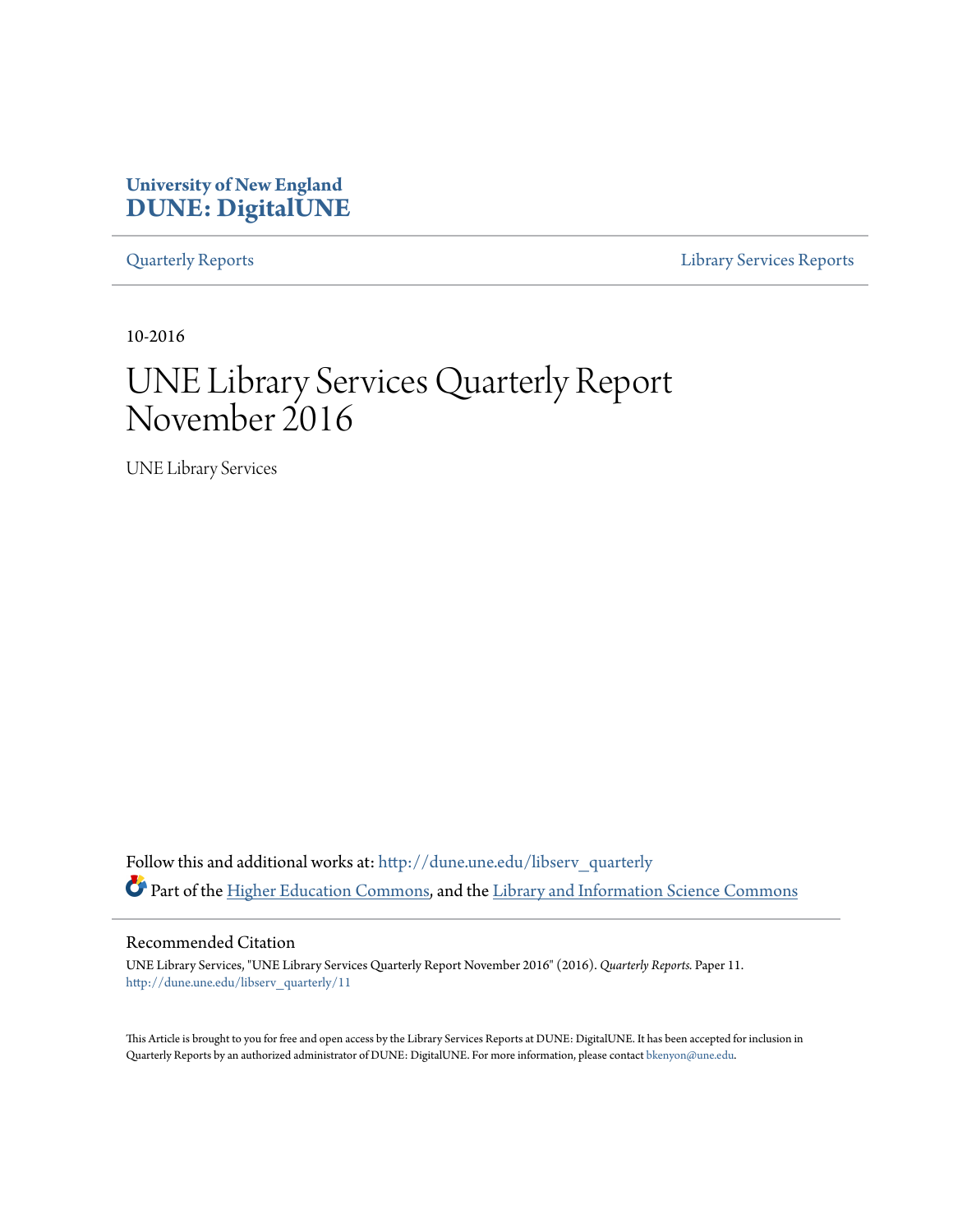

### **Part I: Unit Key Issues**

#### **Promote transformative use of primary source materials in UNE Special Collections**

UNE Library Services played a key role in helping to adorn and document newly-renovated Alumni Hall, using primary materials from its Special Collections, notably the Westbrook College History Collection (WCHC).

- Librarians chose twelve historic images from the WCHC to be digitally reproduced and custom-framed to grace the walls of the Newberry Room.
- The earliest known image of Alumni Hall was used to produce the large painting hanging over the Newberry Room fireplace. The small engraving used for the painting is from an 1862 Westbrook Seminary catalog preserved in the WCHC.
- Special Collections staff oversaw the conservation and rehanging of the Denise Schluter mural. Painted in 1955, the mural was hung in the Sternburg Room, a library annex for student study. The mural's history, conservation and unveiling at Reunion Weekend for the WJC Class of 1956 were documented by a MECA student.
- All historic images used within the *Alumni Hall* booklet are from the WCHC.
- Library student assistants work in Alumni Hall as receptionists and docents. Chosen for their maturity, interest in campus history, and their ability to interact with visitors, they are supervised by the Abplanalp Library circulation coordinator who recognized the need for docent service and volunteered to coordinate it.
- A portion of the monetary gift from Polly Eaton, WJC'46, is going to pay for the digitization, matting and framing of approximately 17 WCHC photographs for the Sternburg Room.



*Historic images showing Alumni Hall from 1868-1968 in the Newberry Room.*



*The Westbrook College History Collection provided historic images for this booklet.*



*Alumni Hall docents Asrat, PharmD. '18, and Jennifer, Nursing '18 at work.*



The Maine Women Writers Collection continues to promote awareness and use of its unique materials. MWWC was invited to exhibit at the Arctic Council Meeting in Portland on October 3, 2016. Archival materials with Arctic content were showcased, such as items from the Josephine and Marie Peary collections and from the Lael Morgan papers.

Curator Cathleen Miller met Senator King (shown in photo), Representative Pingree, and representatives of cultural institutions and permanent participants of the Arctic Council.

**Challenges: Our goal is to match our collections and exhibits with aspects of the UNE curricula and campus, and to expand the reach of library resources and services as budget and staffing allows.**

**Proposed Timeline: Ongoing.**

**Supports Strategic Initiatives #2 & #3: UNE will have a culture and infrastructure that support students and faculty in research and scholarship; UNE will have a learning-centered environment for active involvement in campus life and community engagement.**